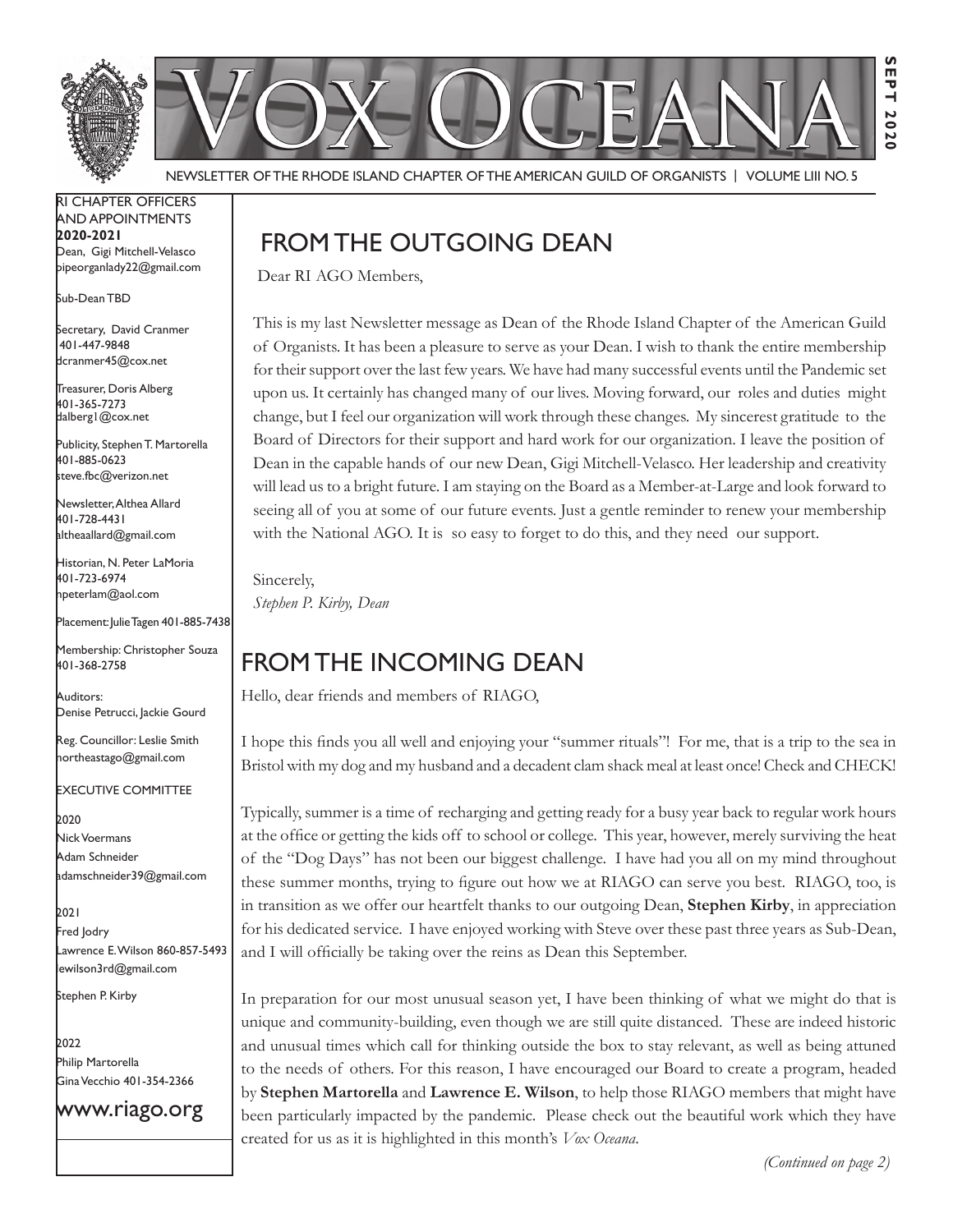I also urge you to read and reread the article written by Stephen Martorella, which not only highlights AGO's recent all online national convention, but also considers AGO's "each one, reach one" initiative.

I have personally been delighted and surprised by "friendings" on Facebook of people from my distant past, as well as friends calling up just to say "hi" and tell me what and how they are doing. I was indeed surprised at how these simple acts of kindness touched me and made me feel cared for and connected. This set me thinking how as an organization, we could do the same thing. Like hearing from a friend who has gone on a trip, I am initiating the Video Postcard Project which will appear in each issue of our newsletter. Editor **Althea Allard** will be highlighting this project, so check out her article, and view our first "postcard" from James Busby at S. Stephen's Church in Providence on our new RIAGO YouTube Channel!

And finally, we have our first event planned for the season! Saturday September 12th at 10 a.m. – Creating a Virtual Choir! a Zoom event. Please check it out!!

It is so important now to create a sense of community. It can be done. Please "each one, reach one." Call someone you haven't spoken with in a while, send someone a beautiful recording of music or send our RIAGO Video Postcard link. Reach out to me as well if you would like to  $-1$  would love to hear from you and I welcome your emails. Encourage others to join RIAGO if they were once members, or encourage someone to become a new member! We need each other now more than ever. I am determined to be here for you and so is RIAGO! Music will never fail you. It calms the mind and feeds the soul!

Gigi Mitchell-Velasco

### WANT TO SEE YOUR ARTICLE IN PRINT?

We encourage you to submit an article to the *Vox Oceana* newsletter on an organ or music-related subject. Send submissions for consideration to our Newsletter Editor, Althea Allard, at altheaallard@gmail.com. All submissions will be edited and included as space allows.

# RIAGO Covid Relief Initiative

RIAGO has set up an Emergency Relief Fund in response to the current and ongoing crisis and its economic impact on our members. The relief will be a \$100 gift card to a supermarket where the recipient buys groceries. To be eligible, applicants must be current members of our chapter and have lost income from their church postings as a result of being laid off due to the Covid lockdown any time after 15 March 2020. This gift card may be issued only once in a 12-month period. Individuals with liability and/or insurance claims pending are not eligible. To apply, send a statement with your name, home address, telephone, email, a brief paragraph detailing the circumstances of your dismissal, the date of dismissal, (date of reinstatement if applicable) and the name of the institution from which you were dismissed. Please send this material to Steve Martorella at steve.fbc@verizon.net

The matter will be subject to review by the committee for the ERF (Lawrence Wilson and Stephen Martorella) and subject to final approval by the Dean (Gigi Mitchell-Velasco).

# LOIS CONBOY AWARD HELPS A YOUNG PIANO STUDENT DISCOVER THE PIPE ORGAN

Earlier this summer, **Nancy Nicholson** contacted us about her program to help young pianists discover the pipe organ. Hosted by **Fred Jodry** and guided by organist and piano teacher, Nancy Nicholson**,** the kids got a hands-on experience on the massive 53 rank, 3-manual Möller organ at the First Unitarian Universalist Church in Providence.

This program made it possible for young musicians to explore the organ. They had an hour each week at the organ and prepared 4-5 pieces, and after an orientation, they were free to explore on their own. Support was awarded to one of the **George Karonis**. His mother wrote to our board to say:

*Playing the organ challenges and engages him in new and interesting ways while also developing his appreciation for organ music in general. Thank you for your support of young musicians!*

Thank you Fred, BRAVO Nancy, and many thanks to the **Reverend Conboy**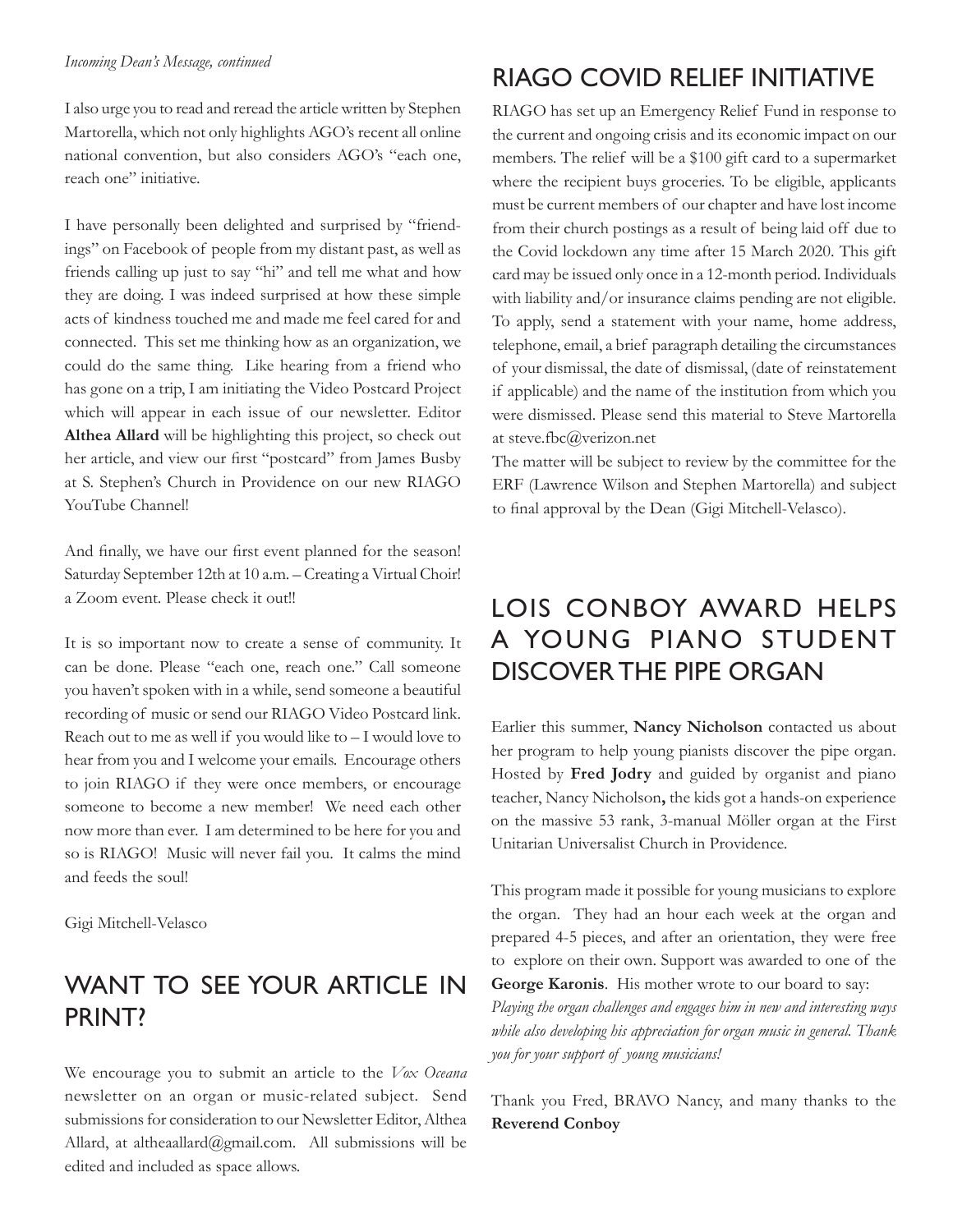# SEPTEMBER 12, 2020 RIAGO ZOOM EVENT: 10AM

We are excited to welcome Teresa Coffman, director of choral activities from Rhode Island College, and her student, Jack Zornado, to share with us how the RI College Concert Chorus made their virtual choir video, *When I Think of You*. It is open to everyone, not just RIAGO members, so please spread the word and check out our attached poster which you may forward to others!

See the introductory video on our new YouTube Channel – Dr. Coffman will cover the basics - choosing a piece, getting permissions, getting started, what materials choristers need to participate, etc. - and Senior student Jack Zornado will give a tutorial on how to put it all together, offering apps for audioand video, online sites, using Google Drive to drop and retrieve singers' videos, how to layer audio and so forth. To see and hear the finished product visit this YouTube link:

https://www.youtube.com/watch?v=j4QZIvhtm9w&featur e=youtu.be.

Learn more from Dr. Coffman about the process here: http://www.ric.edu/news/Pages/RIC-Chorus-Films-Virtual-Performance.aspx

To attend the Zoom event please email RIAGOevents@gmail. com and we will send the link.

#### WISH YOU WERE HERE...

The first of a series of *The Video Postcard Project* offered by The Rhode Island Chapter of The American Guild of Organists features the music ministry at Saint Stephen's Episcopal Church in Providence, Rhode Island, with its Organist and Choirmaster, **James Busby, DMus.**, videography by **Jacob Ihnen**, Communications Director, S. Stephen's Church. Musical selections are *Psalm 23 Dominos regit me* Anglican Chant by H. Walford Davies (1869-1941) from the CD *Stephen, Full of Grace* performed by the Schola Cantorum under the direction of James Busby, and *Fanfare* by John Cook performed by James Busby from the CD *Pipes Rhode Island*"produced by The Rhode Island Chapter of The American Guild of Organists 2007. The postcard is dedicated to victims of Covid-19. The YouTube link is https://youtu. be/-PWCRqpaZNE

# Member Matters

Have you checked out the August 2020 issue of *The American Organist*? The organ featured on the cover has been installed in Rhode Island, in Our Lady of Chenstochowa Catholic Church in Coventry, where our member, **Brian Mattias,**  owner of Potter-Rathbun Organ Company, has been organist and director of music for 32 years. Congratulations, Brian, and many happy years with your custom instrument!

It's also nice to note that our Conboy scholarship recipient, **Nathan Schneider**, was featured in *The Rhode Island Catholic*  in August. To see that article, complete with photos, go to Http://thericatholic.com/stories/prout-grad-playstransatlantic-symphony-to-complete-rome-music-degreeinterrupted-by-covid-19,11788? Keep up the good work, Nathan!

### Placement Listings

*Contact Julie Tagen (401-225-9594) to list*

 North Kingstown United Methodist 4/17/20 35 Congdon Hill Road, Saunderstown, RI 02874 Mark Zaccaria 401-225-5051 zaccaria@att.net Pipe organ \$6,000-8,400 O

# Substitute Listings

*Contact Julie Tagen (401-225-9594) with changes.* Available Sundays & Weekdays Babbitt, Jonathan 401-864-9009 Casteel, Eden: 401-932-5589 Clarke, Margaret: 401-726-4128 (all) Higgins, Stephen: 401-441-2270 (comfortable with any keyboard situation) Jones, William: 401-848-4327 (all) Kohl, Karen: 401-787-2695 Please Inquire MacCubbin, Jay: 401-521-0698 Nicholson, Nancy: 401-521-9097 (all) Norton-Jackson, Diana 401-714-2700 interim, sub, no weddings Tagen, Julia L.: 401-225-9594 (all, weddings/funerals/interim) Taylor, Terry: 401-253-9030 (tutti@fullchannel.net) Vecchio, Gina: 401-954-2163 Vinson, Duncan: 781-888-3848 Westhaver, Verna: 401-683-2636 (substitute/interim) Wilson, Lawrence: 860-857-5493 Organ; Sacred Jazz Composer/Arranger

#### Available Weekdays only

Black, John: 401-737-1230 (all, available Saturdays & weekdays) Castellani, Roger: 917-621-6530 Cranmer, David: 401-447-9848 Martorella, Philip: 401-615-0769 (no Sun. a.m.) Sobaje, Martha: 401-626-0099 (weddings, funerals)